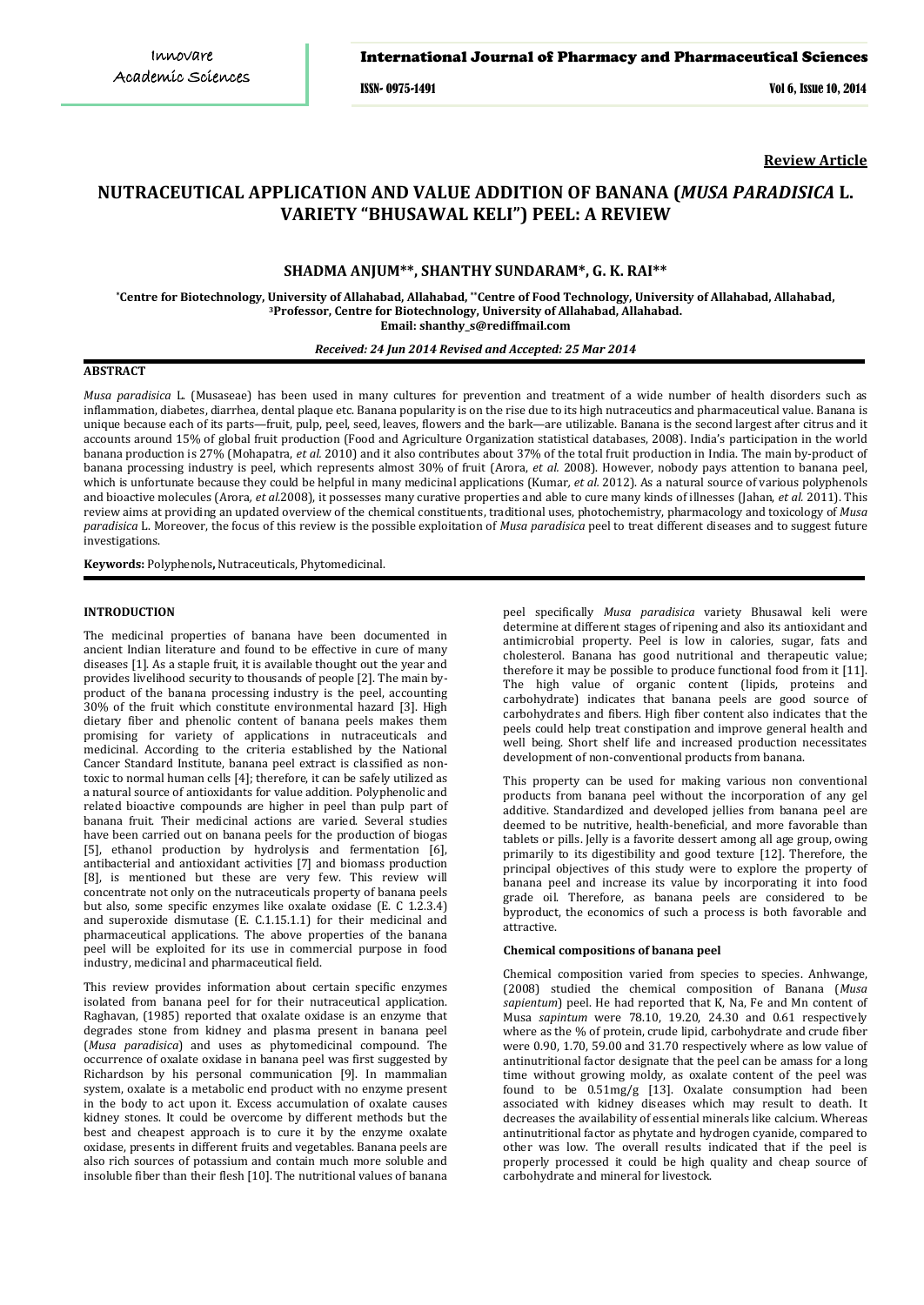Nagarajaiah and Prakash, (2011) studied the chemical composition and antioxidant potential of peels from three varieties of banana. He had revealed that varietal difference affect the nutritional composition and antioxidant property of banana peel. Among three variety *Yelakkibale* banana peel have high protein, ether and Ca content, whereas *Pachabale* was high in Fe content. Antioxidant activity was positively correlated with polyphenol, flavonoids and tannin content. He had observed a higher free radical scavenging activity (90%) in ethanol extract compared to aqueous (64%) and methanol extract (62%) of *Nendranbale* peel. Among the three varieties *Nendranbale* peel exhibited high antioxidant activity. According to Leslie, *et al. (*1976), banana fruits and its byproduct has lot of medicinal benefit. It helps to prevent anemia by stimulating the production of haemoglobin in the blood due to moderate level of iron. Its role to regulate blood pressure has been associated with the high content of potassium.

## **Antioxidant activity in banana peels**

Nguyen, *et al*. (2003) reported the total amount of phenolic compound in banana (Musa *accuminata, colla* AAA) peel ranges from 0.90 to 3g/100 gm of DW. Someya, *et al*. (2002) identified gallocatechin in banana peel at a concentration of 160mg/100g DW. Variation in ripening and growth stages causes certain changes in polyphenolic content. She has evaluated the antioxidant activity in banana peel, measured as the effect of lipid auto-oxidation, in relation to its gallocatechin content. Mokbel and Hashinaga, (2005) reported that unripe banana peel displayed high antioxidant activity as increasing the polarity, the extracts exhibited stronger antioxidant activity. Polyphenols or flavanones and flavonoids play important roles in these activities and Glycoside and monosaccharide components in water soluble extracts displayed significant antioxidant and antimicrobial activity. Whereas Arora, *et al.* (2008) reported that antioxidant activity and bioactive compound get affected on varying the cultivar of banana. Red Banana and Karpooravalli are rich source of bioactive compounds, such as carotenoids (beta-carotene), antioxidative enzymes and carbohydrate contents. Montelongo, *et al.* (2010) evaluated that the polarity of the solvent and that of the different antioxidant compounds affects the efficiency of the extraction and the activity of the obtained extracts. Acetone: water most efficiently extracted all extractable components (54 ± 4%), phenolic compounds (3.3 ± 0.8%), and anthocyanin compounds  $(434 \pm 97)$  lg cyanidin 3glucoside equivalents/100 g freeze dried banana peel). From the above results, they had concluded that banana, a tropical plant, may protect itself from the oxidative stress caused by strong sunshine and high temperature by producing large amounts of antioxidant.

## **Antimicrobial activity**

The use of natural antimicrobial compounds is important not only in the preservation of food borne diseases but also safe for human consumption (Conner, 1993). According to Shan, *et al*. (2007) consumers too have questioning the safety of foods containing the synthetic antibacterial agent as preservatives.

Therefore, there has been increasing interest in developing new types of highly effective and non-toxic antibacterial agents from natural sources. Many studies showed that fruit peels contain various phenolics components which are effective against pathogenic microorganism (Anagnostopoulou, 2006).

Phenolics compounds like tannins and flavonoids have been reported for antimicrobial activity. Both are toxic to fungi, bacteria and viruses and inhibit their growth (Colak, *et al.* 2010). Ahmad and Beg, (2001), reported that natural compounds in fruits and vegetables such as polyphenols, flavonoids and tannins shown very promising results in combating bacteria, fungus and viral. Arora, *et al.* 2008 reported that banana peel are rich source of various polyphenols and bioactive molecules and possesses many curative properties and able to cure many kinds of illnesses (Jahan, *et al.* 2010). Some researchers showed that banana peel enhances the immune system which helps in wound healing and cure of gastrointestinal disorders. In addition, they also prevent oxidative stress as the growth and ripening proceed. However, very few literatures have been published for antimicrobial property of banana peel (Mokbel, 2005). The literature survey contains a no. of secondary metabolites like alkaloids, flavonoid and their derivatives are presents in banana fruit and its part.



**Fig. 1: Diagrammatic representations of possible uses of banana peels**

#### **Enzymes: still an urgent consumer need**

Research on the attributes of enzymes and the possible uses for enzyme supplements continues today. The biggest category for supplemental enzymes is still human digestion, an area that has become increasingly more important for maintaining optimum health. Eva Dominguez-Puigjaner (1992) reported the differential protein accumulation in banana fruit during ripening. He had extracted banana (*Musa acuminata,* var. Dwarf Cavendish) proteins from pulp tissue at different stages of ripening and analyzed it by two dimensional electrophoresis. The results provided evidence of differential protein accumulation during ripening.

The waste part of banana peel is potential source for oxalate degradation. Active oxygen species (AOS) play a significant role in many plant processes. A number of enzymes are known to generate AOS (Elstner, *et al.* 1994) including oxalate oxidase (oxalate: oxygen oxidoreductase, EC 1.2.3.4) and superoxide dismutase. Both belong to the germin family, and generate  $H_2O_2$  Chiriboga, (1963). Proteins with oxalate oxidase activity have also been discovered in beet, spinach, banana and sorghum, however, limited evidence suggests that they are distinct proteins from the germin-type oxalate oxidase. Germin like proteins are encoded by a heterogeneous group of genes present in many land plants including monocots, dicots, gymnosperms and moss. GLP is a term referring to all germin motifcontaining proteins with unknown enzyme activity or those that do not possess oxalate oxidase activity.

Many Germin like protein, including those from moss (*Barbulaunguiculata*; Bu), barley (*Hordeum vulgare*; Hv), wheat (*Triticumaestivum*, Ta; *Triticum monococcum*, Tm), tobacco (*Nicotiana* sp.; Naor Np), pea (*Pisum sativum*; Ps), azalea (*Rhododendron mucronatum*; Rm) and grape (*Vitis vinifera*; Vv) possess superoxide dismutase activity. Superoxide dismutase converts superoxide anions into H 2O2. One germin like protein from barley does not possess oxalate oxidase or superoxide dismutase activity. Enzyme and gene expression data suggest that both oxalate oxidase and germin like protein genes and their encoded proteins play roles in plant defense responses (Leek, 1972). In mammalian system, accumulation of excess oxalate, results in hyperoxaluria which causes kidney stones.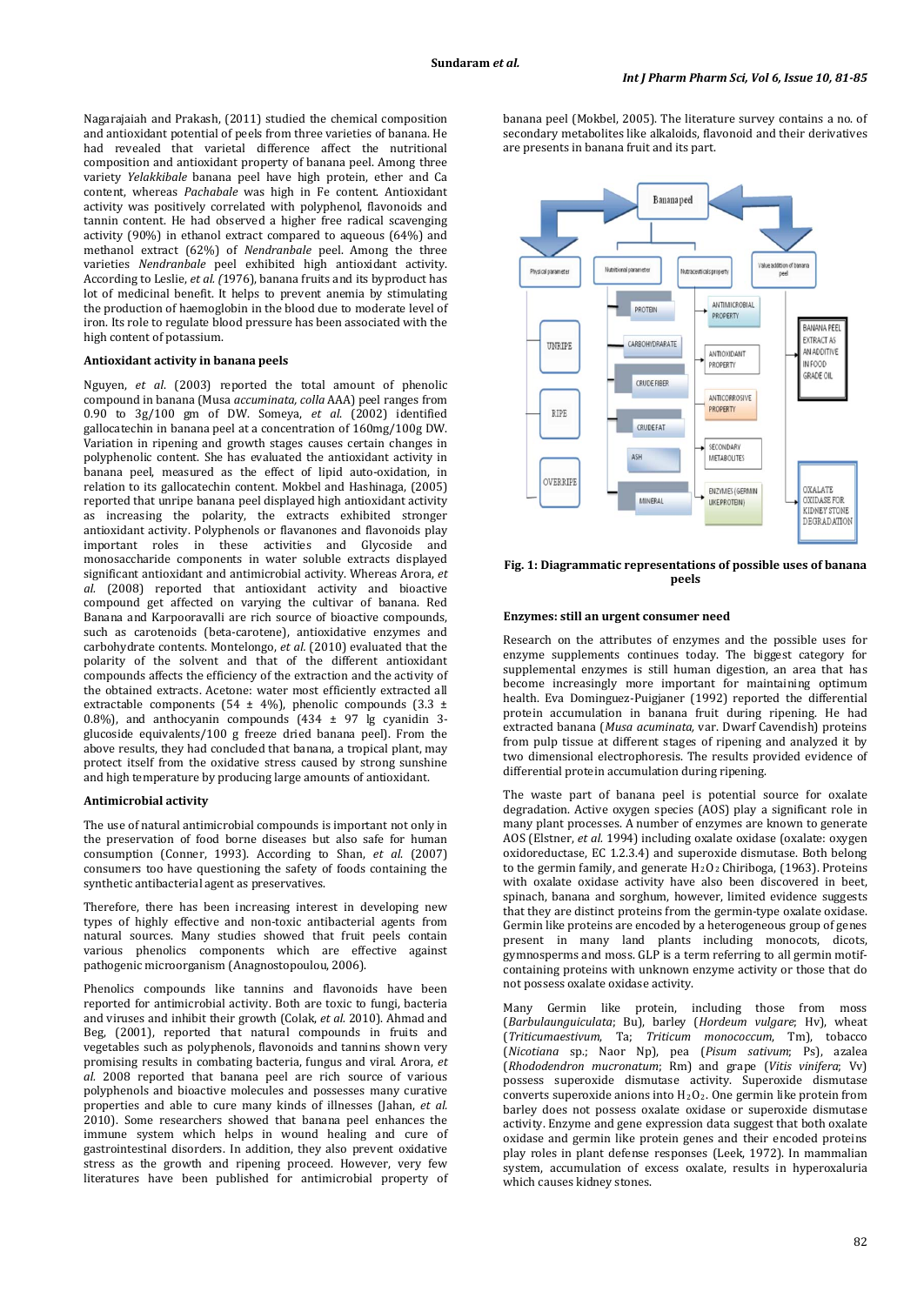

**Fig. 2: Chemical structures of gallocatechin, catechin, ascorbic acid, tannin and dopamine present in banana peel**



**Fig. 3**: **Oxalate oxidase Source:** *Hordeum vulgare.*  **Organism***\_taxid: 4513*

#### **Oxalate oxidase**

The physiological role of oxalate oxidase has been determined in strawberry. As the fruit ripens the enzyme activity increases with the decrease in oxalate level (-0.927 correlation with oxalate oxidase) and shows that enzyme has glycoproteinatious nature and retained 76% of activity after heating it at 80°C for 30 min (Dahiya, *et al.,* 2010). Kanauchi, *et al.* (2009) reported the oxalate and oxalate oxidase in Malt. Barley kernels contain a single oxalate oxidase located in the embryo and aleurone. It is already present in substantial quantities in unmalted grain and increases in activity during germination. The decrease in oxalic acid levels in late germination may be a result of oxalate oxidase action. Oxalic acid was not detected in raw barley. Production of hydrogen peroxide during the oxidation of oxalate by Oxalate oxidase destroys fungal toxins and microbes, serving as a defense mechanism in peroxidase catalyzed cross linking reactions and in strengthening the cell walls

(Huang, *et al.* 2007). Determination of oxalate in different food matrices is of great interest because a high oxalate concentration level in foodstuff may cause formation of insoluble kidney stones as a result of unbalanced nutrition habits.

During the ripening of the banana peel, proteins denoted germins are expressed in the later stages of ripening because germin expression is so closely linked to the onset of germination in cereal seedling reported by Betsche, *et al*. (2005).

## **Superoxide dismutase**

SOD is the essential antioxidant generated under stress. Beauchamp and Fridovitch showed that the superoxide radical reacted with  $H<sub>2</sub>0<sub>2</sub>$  in a model system to produce hydroxyl radical, which then reacted with methional to produce ethylene. Rubio, *et al*. (2004) reported that a plant Cu/Zn-SOD is partially located in the cell wall and co-locates with hydrogen peroxide production in pea nodules. Swart *et al.* 1994 reported the plant derived GLP-SOD of nodules have a role as a role as a putative rhicadhesin receptor protein and to alternative roles in plant cell development and stress biology. Superoxide dismutase (SOD) inhibited ethylene production by limiting hydroxyl radical formation. Superoxide and hydroxyl radicals are highly reactive and would be expected to react deleteriously with biological macromolecules. Since superoxide dismutase apparently protects the cell against oxygen toxicity (Fridovitch *et al.* 1972, 1973) and inhibits ethylene production from methional. Baker, (1976) found that the flavonoids from banana stimulated the activities of superoxide dismutase (SOD) and catalase which might be responsible for the reduced level of peroxidation products such as malondialdehyde, hydroperoxides and conjugated dienes.

Oxalate oxidase and superoxide dismutase activity of the proteins belonging to cupin family members are found to be responsible for their disease resistance property. In a few earlier reports, GLPs from wheat and barley have been proposed to have some structural role in relation to cross-linking of the cell wall after pathogen attack. The SOD-mediated reaction is one of the main antioxidative defense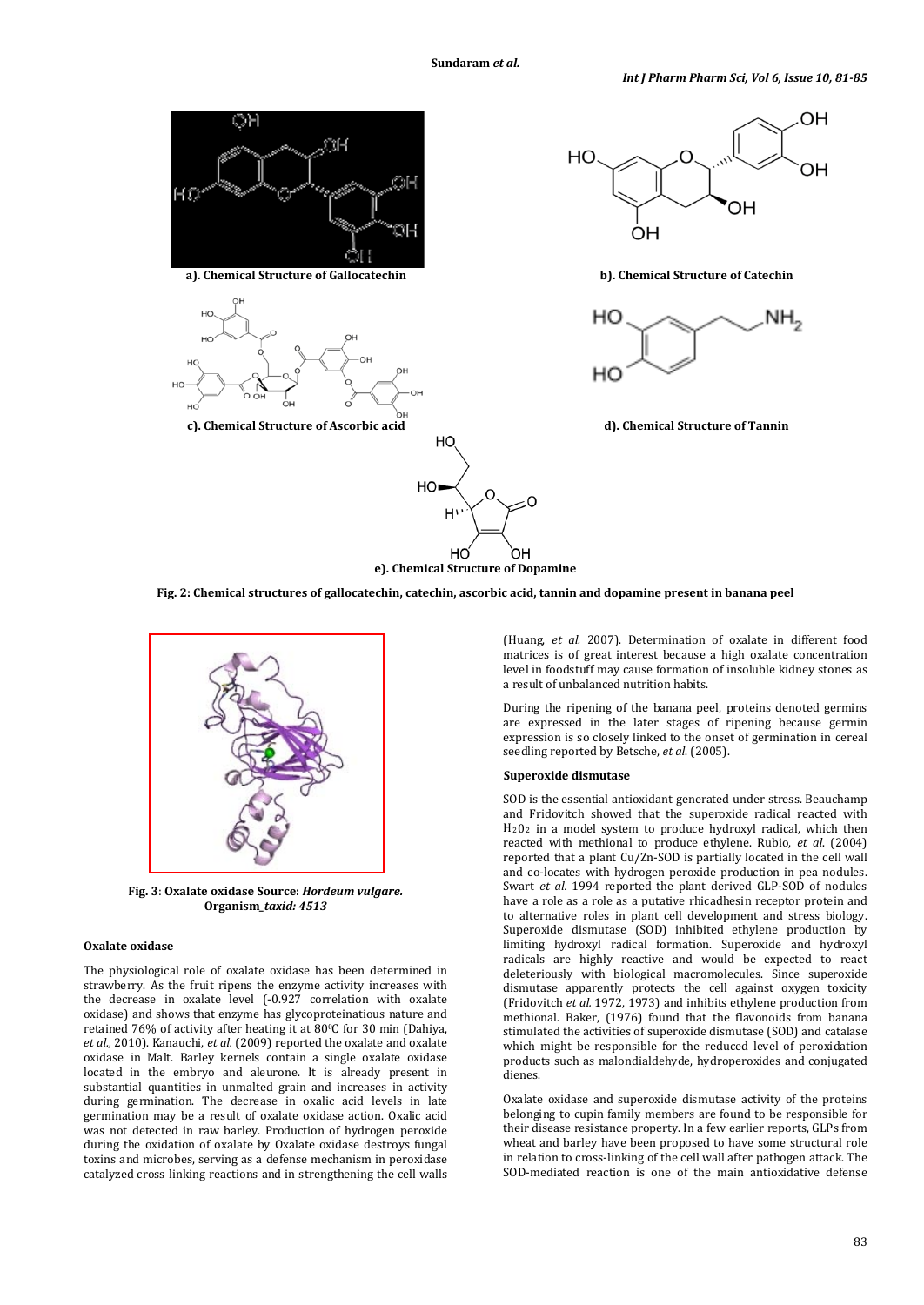systems in plant and it converts superoxide into hydrogen peroxide (H2O2) and molecular oxygen. Peroxidase enzymes convert the H2O2 into water and there are many peroxidases which are present in the apoplastic space of the plant cells and they are ionically or covalently bound to the cell wall polymers.

#### **Value addition of banana peels**

Value added fruit product is suitable for production by small-scale farmers and processors. Complete utilization of fruit crops is a key component to the success of small farm operations. Excess fruit crops can be dried (or processed in other manners) and be used to create many value-added products. Banana peel is an underutilized source of phenolic compounds. These peels are currently either used as fertilizer or discarded in many countries (Zhang *et al.* 2005). Banana peel extract is classified as non-toxic to normal human cells criteria established by the National Cancer Standard Institute. (Someya, *et al.* 2002), therefore, it can be safely utilized as a natural source of antioxidants and enzyme to cure disease.

Banana peel is also rich in pectin 99-22%. Taking this property we can make no. of non conventional product from banana without the incorporation of any gel additive. Standardized and developed jellies from banana peel are deemed to be nutritive, health-beneficial, and more favorable than tablets or pills. Jelly is a favorite dessert among all age group, owing primarily to its digestibility and good texture (Lee, *et al*. 2010). This implies that the banana peel may also be a source of important nutrients, including minerals and amino acids. Similar results regarding the chemical compositions of banana and plantain peels were previously reported by Emaga, *et al*. (2007). Therefore, utilizing banana peels bioactive or phytochemical antioxidants extracted by suitable polar solvent in highly unsaturated food grade oil as an additive to prevent rancidity and stored it for long time period are both favorable and economically attractive. Similar work has been done by Arawande *et al.* (2010) to see the effects of citric acid and methanol extracts of banana and plantain peels on stability of refined soybean oil. The high value of soybean oil is because of its low level of cholesterol which makes it safer for human consumption. Ullah *et al*. (2003) studied that one of the major problems of storing refined soybean oil is the development of rancidity (oxidative) which leads to deterioration of the oil's quality due to the multiple unsaturated bonds in the predominant unsaturated fatty acids such as oleic acid, linoleic acid and linolenic acid. These acids are very prone to oxidation (reaction with atmospheric oxygen) during storage of the oil thereby causing unnecessary economic loss. The oxidized oils not only deteriorate the taste of food to which they are added but are considered to create many health problems such as diarrhea, poor growth rate and aggravate coronary heart diseases (Ullah, *et al*. 2003). According to Gunstone and Norris (1983), Synthetic antioxidants such as Butylated Hydroxy Toluene (BHT), Butylated Hydroxy Anisole (BHA), Tertiary Butylated Hydroxy Quinone (TBHQ) and Propyl Gallate (PG) have been proved effective antioxidants against oil rancidity. But the use of most of these synthetic antioxidants as additives in foods have been discouraged international market due to their carcinogenicity, reduced food intake and growth inhibition (Carrasquerro, *et al*. 1998).

#### **CONCLUSION**

In the present study we have providing an updated overview of the chemical constituents, photochemistry, pharmacology and toxicology of *Musa paradisica* L. Moreover, the focus of this review is the possible exploitation of *Musa paradisica* peel to treat different diseases and to suggest future investigations. However, several recently published reports on the bio-active potential of banana peel have indicated their rising pharmacological and industrial application. The nutritional values of banana peel specifically *Musa paradisica* variety Bhusawal keli were determine at different stages of ripening and also its antioxidant and antimicrobial property. Because of significant nutritional and therapeutic value; therefore it may be possible to produce functional food from it. Beside that it is good source of certain bioactive enzyme which act against aging and used for detection of oxalate crystal in food sample and for destruction of kidney stone. Therefore, it is high time to investigate the unexplored area for value addition of banana peel and to devote more efforts towards understanding the mechanism of action of the bioactive constituents which are present in them.

## **ACKNOWLEDGEMENT**

Miss Shadma Anjum would like to thank Maulana Azad National Fellowship for the financial aid under Research University Grant Scheme (MANF-UGC) (Project No: F1-17.1/2010/MANF-MUS-UTT-5479) also thank the Centre for Biotechnology and Centre of Food Science and Technology, University of Allahabad for providing the facilities.

## **CONFLICT OF INTEREST**

All other authors declare no conflict of interests.

#### **REFERENCES**

- 1. Loizzo MR, Di LG, Boselli E, Menichini F, Frega NG. Inhibitory activity of phenolic compounds from extract virgin olive oils on the enzyme involved in diabetes, obesity and hypertension. J Food Biochem 2011;35:381-99.
- 2. Chadha KL. Directorate of Information & Publications of Agriculture, ICAR. Banana Handbook of Horticulture: New Delhi; 2002. p. 143–53.
- 3. Montelongo RG, Lobo MG, González M. Antioxidant activity in banana peel extracts: testing extraction conditions and related bioactive compounds. Food Chem 2010;119:1030-9.
- 4. Someya S, Yoshiki Y, Okubo K. Antioxidant compounds from bananas (Musa Cavendish). Food Chem 2002;79:351–4.
- 5. Ilori MO, Adebusoye SA, Lawal AK, Awotiwon OA. Production of biogas from banana and plantain peels. Adv Envir Biol 2007;1:33-8.
- 6. Sirkar A, Das R, Chowdhury S, Sahu S J. An Experimental Study and mathematical modeling of ethanol production from banana peels by hydrolysis and fermentation. IE J 2008;88:4-10.
- 7. Mokbel MS, Hashinaga F. Antibacterial and antioxidant activities of banana (*musa*, aaa cv*.* cavendish) fruits peel. Am J Biochem Biotechnol 2005;1(3):125-31.
- 8. Essien JP, Akpan EJ, Essien EP. Studies on mould growth and biomass production using waste banana peel. Biores Technol 2005;96:1451-6.
- 9. Raghavan KG, Devasagayam TPA. Oxalate oxidase from banana peel for determination of urinary oxalate. Clin Chem 1985;31:649.
- 10. Anhwange BA, Ugye JI, Nyiaatagher TD. Chemical composition of Musa sapientum (banana) peels. Electr J Environ Agri Food Chem 2009;8(6):437-42.
- 11. Mohapatra D, Mishra S, Sutar N. Banana and its utilization: an overview. J Sci Industrial Res 2010;69:323–9.
- 12. Lee EH, Yeom HJ, Ha MS, Bae DH. Development of banana peel jelly and its antioxidant and textural properties. Food Sci Biotechnol 2010;19(2):449-55.
- 13. Kumar R. Anti nutritional factors, the potential risk of toxicity and methods to alleviate them. Proceedings of FAO expert consultation held at the Malaysia Agricultural Research & Development Marconi t Institution Kuala Lumpur, Malaysia; 1991. p. 14-8.
- 14. Nagarajaiah, Prakash. Chemical composition and antioxidant potential of peels from three varieties of banana. Asian J Food Ag-Ind 2011;4(01):31-46.
- 15. Leslie, Cobley S. An Introduction to the Botany of Tropical Crops (2nd Edition), Longman Group Limited London; 1976. p. 153–15.
- 16. Nguyen TBT*,* Saichol K, Doorn WGV. Relationship between browning and the activities of polyphenol oxidase and phenylalanine ammonia lyase in banana peel during low temperature storage; 2003.
- 17. Arora A, Choudhary D, Agarwal R, Singh VP. Compositional variation in β-carotene content, carbohydrate and antioxidant enzymes in selected banana cultivars. J Food Sci Technol 2008;43:1913–2.
- 18. Shan B, Cai Y, Brooks JD, Corke H. The *in vitro* antibacterial activity of dietary spice and medicinal herb extracts. Int J Food Microbiol 2007;117:112–9.
- 19. Anagnostopoulou MA, Kefalas P, Papageorgiou VP, Assimopoulou AN, Boskou D. Radical scavenging activity of